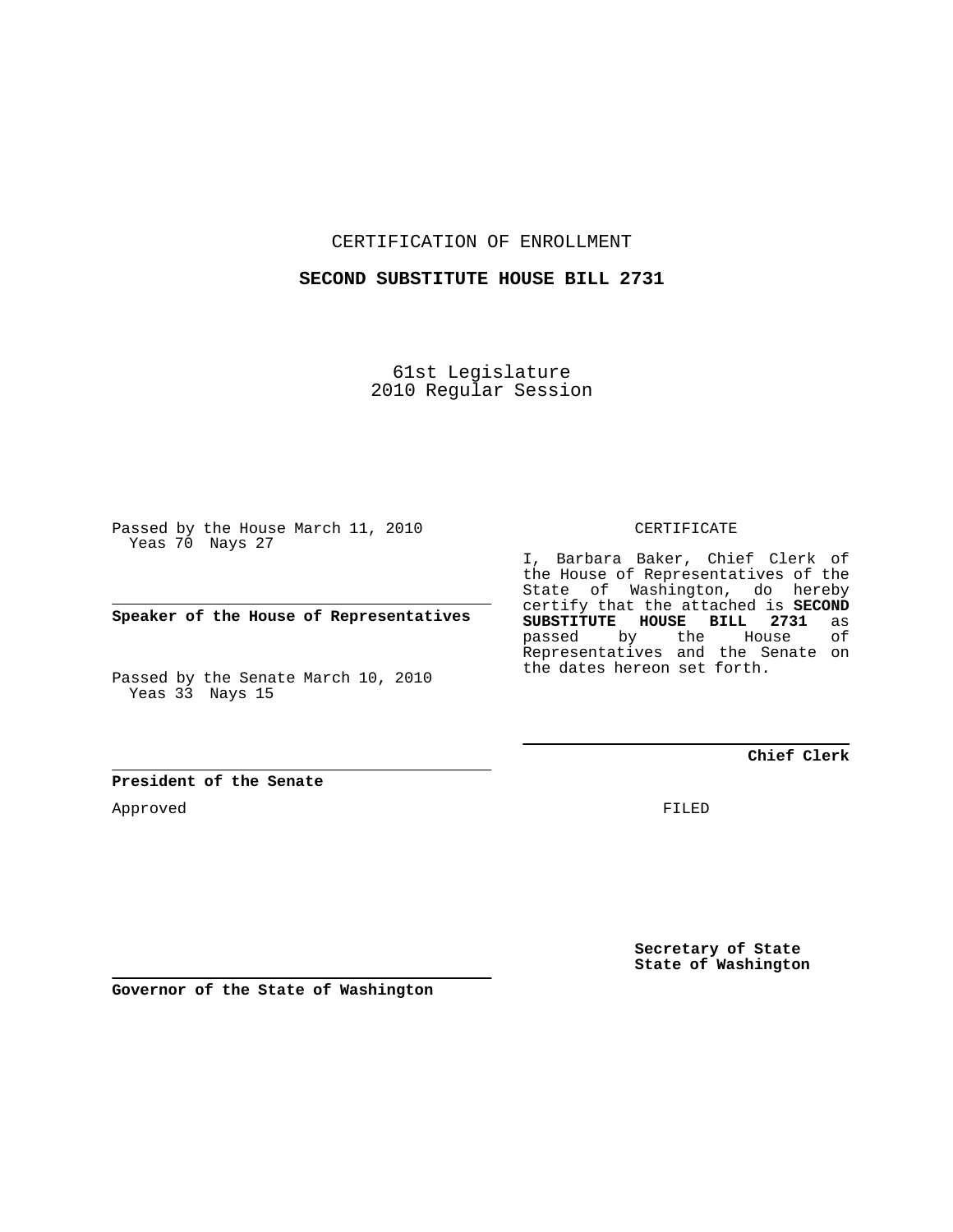# **SECOND SUBSTITUTE HOUSE BILL 2731** \_\_\_\_\_\_\_\_\_\_\_\_\_\_\_\_\_\_\_\_\_\_\_\_\_\_\_\_\_\_\_\_\_\_\_\_\_\_\_\_\_\_\_\_\_

\_\_\_\_\_\_\_\_\_\_\_\_\_\_\_\_\_\_\_\_\_\_\_\_\_\_\_\_\_\_\_\_\_\_\_\_\_\_\_\_\_\_\_\_\_

## AS AMENDED BY THE SENATE

Passed Legislature - 2010 Regular Session

## **State of Washington 61st Legislature 2010 Regular Session**

**By** House Ways & Means (originally sponsored by Representatives Goodman, Haler, Maxwell, Priest, Kagi, Sullivan, Seaquist, Quall, O'Brien, Jacks, Haigh, Pedersen, Darneille, Kenney, Rolfes, Hunter, Williams, Orwall, Liias, Carlyle, Roberts, Simpson, Walsh, Nelson, Kelley, Dickerson, Appleton, Eddy, Sells, and Morrell)

READ FIRST TIME 02/09/10.

 1 AN ACT Relating to implementing a program of early learning for 2 educationally at-risk children; amending RCW 43.215.020 and 43.215.405; 3 adding new sections to chapter 43.215 RCW; adding a new section to 4 chapter 28A.320 RCW; and creating a new section.

5 BE IT ENACTED BY THE LEGISLATURE OF THE STATE OF WASHINGTON:

 6 NEW SECTION. **Sec. 1.** The legislature finds that a critical factor 7 in the eventual successful outcome of a K-12 education is for students 8 to begin school ready, both intellectually and socially, to learn. The 9 legislature also finds that, due to a variety of factors, some young 10 children need supplemental instruction in preschool to assure that they 11 have the opportunity to participate meaningfully and reach the 12 necessary levels of achievement in the regular program of basic 13 education. The legislature further finds that children who participate 14 in high quality preschool programs have improved educational and life 15 outcomes and are more likely to graduate from high school and pursue 16 higher education, experience successful employment opportunities, and 17 have increased earnings. Therefore the legislature intends to create 18 a program of early learning that, when fully implemented, shall be an 19 entitlement program for eligible children.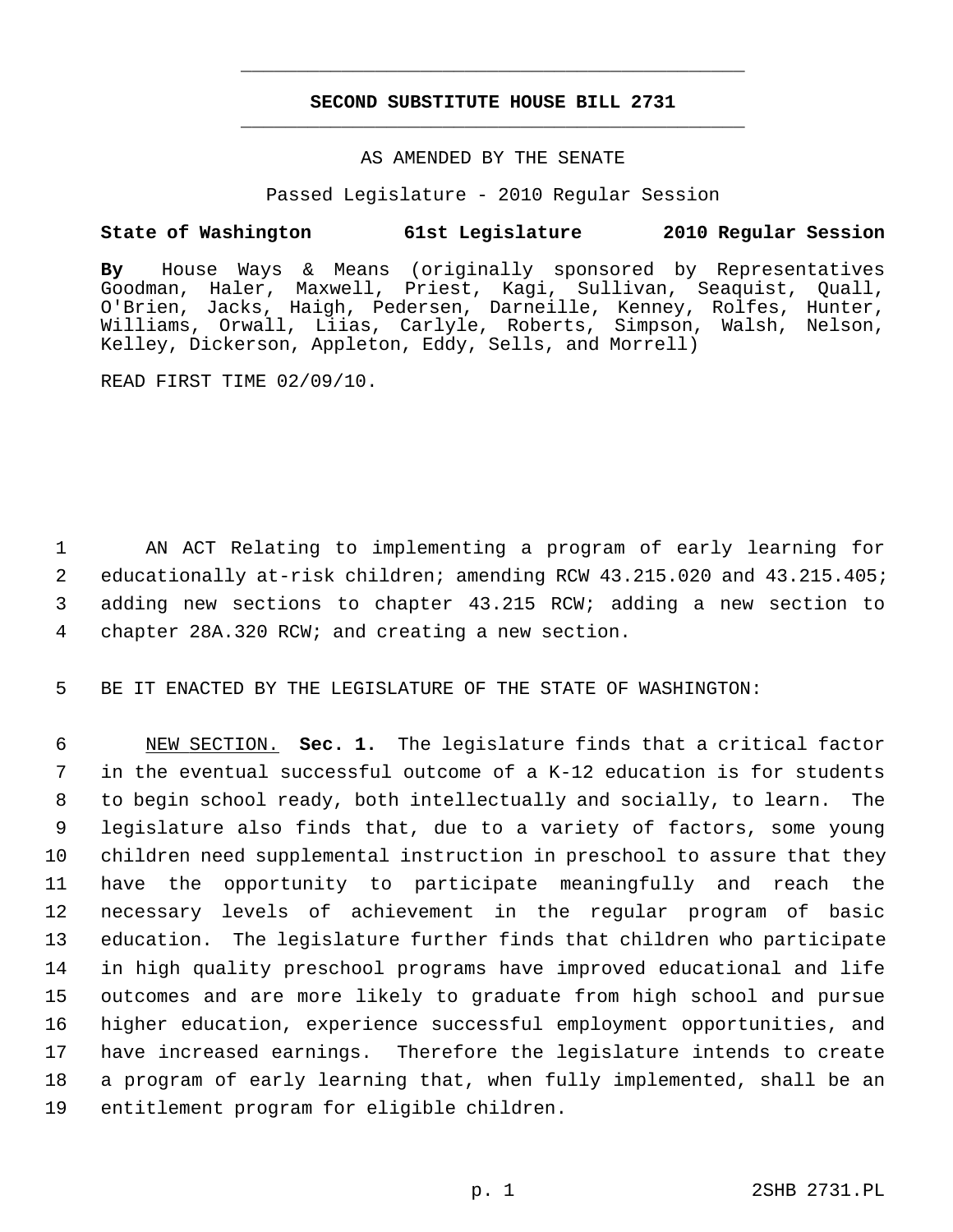1 The legislature also finds that the state early childhood education 2 and assistance program was established to help children from low-income 3 families be prepared for kindergarten, and that the program has been a 4 successful model for achieving that goal. Therefore, the legislature 5 intends that the first phase of implementing the entitlement program of 6 early learning shall be accomplished by utilizing the program standards 7 and eligibility criteria in the early childhood education and 8 assistance program. The legislature also intends that the 9 implementation of subsequent phases of the program established by the 10 ready for school act of 2010 will be aligned with the implementation of 11 the state's all-day kindergarten program in order to maximize the gains 12 resulting from investments in the two programs.

13 NEW SECTION. **Sec. 2.** DEFINITIONS. The definitions in this 14 section apply throughout this chapter unless the context clearly 15 requires otherwise.

16 (1) "Community-based early learning providers" includes for-profit 17 and nonprofit licensed providers of child care and preschool programs.

18 (2) "Program" means the program of early learning established in 19 section 3 of this act for eligible children who are three and four 20 years of age.

21 NEW SECTION. **Sec. 3.** PROGRAM STANDARDS. (1) Beginning September 22 1, 2011, an early learning program to provide voluntary preschool 23 opportunities for children three and four years of age shall be 24 implemented according to the funding and implementation plan in section 25 4 of this act. The program must be a comprehensive program providing 26 early childhood education and family support, options for parental 27 involvement, and health information, screening, and referral services, 28 as family need is determined. Participation in the program is 29 voluntary. On a space available basis, the program may allow 30 enrollment of children who are not otherwise eligible by assessing a 31 fee.

32 (2) The first phase of the program shall be implemented by 33 utilizing the program standards and eligibility criteria in the early 34 childhood education and assistance program.

35 (3) The director shall adopt rules for the following program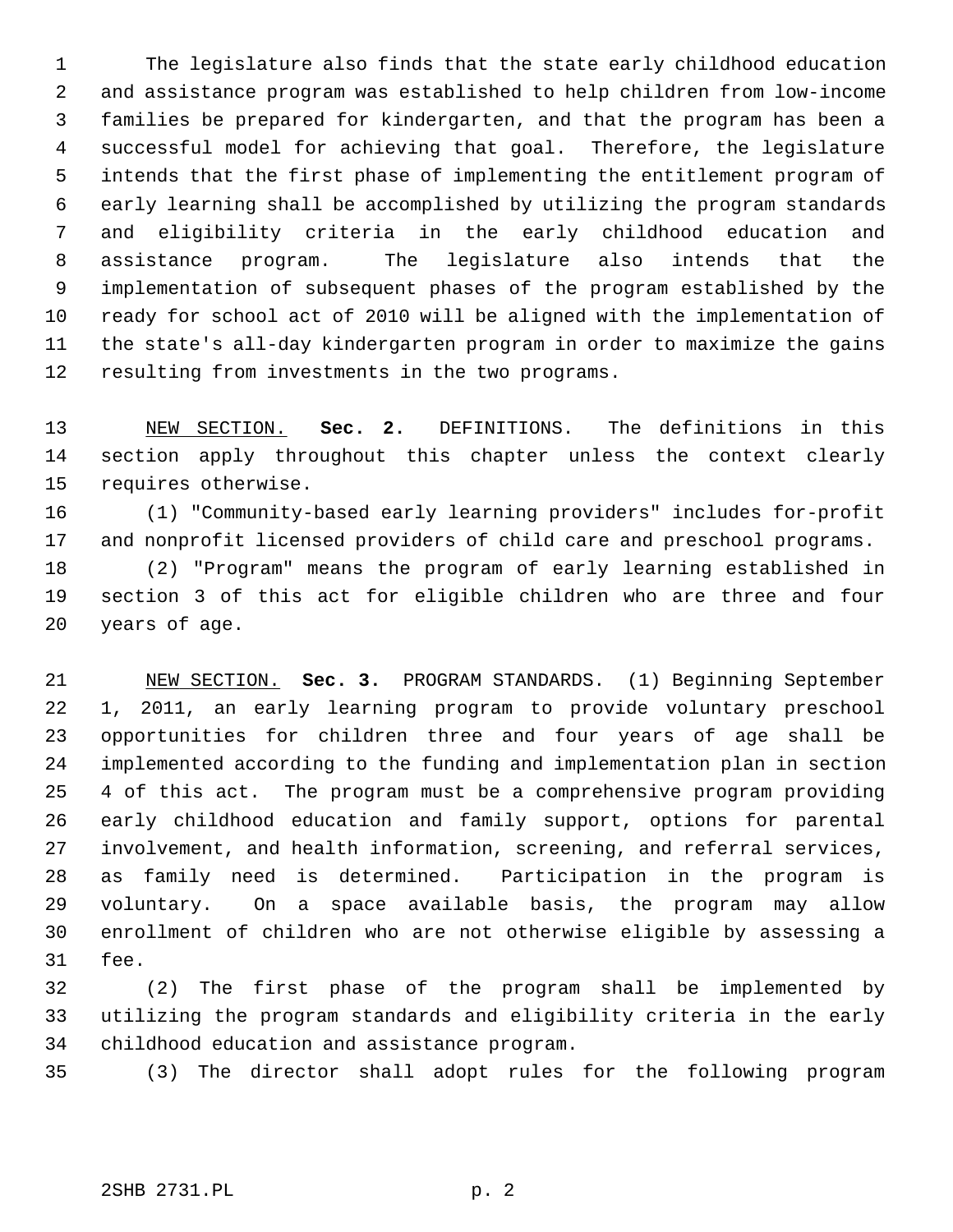1 components, as appropriate and necessary during the phased 2 implementation of the program:

 3 (a) Minimum program standards, including lead teacher, assistant 4 teacher, and staff qualifications;

5 (b) Approval of program providers; and

6 (c) Accountability and adherence to performance standards.

7 (4) The department has administrative responsibility for:

 8 (a) Approving and contracting with providers according to rules 9 developed by the director under this section;

10 (b) In partnership with school districts, monitoring program 11 quality and assuring the program is responsive to the needs of eligible 12 children;

13 (c) Assuring that program providers work cooperatively with school 14 districts to coordinate the transition from preschool to kindergarten 15 so that children and their families are well-prepared and supported; 16 and

17 (d) Providing technical assistance to contracted providers.

18 NEW SECTION. **Sec. 4.** FUNDING AND STATEWIDE IMPLEMENTATION. (1) 19 Funding for the program of early learning established under this 20 chapter must be appropriated to the department. Allocations must be 21 made on the basis of eligible children enrolled with eligible 22 providers.

23 (2) The program shall be implemented in phases, so that full 24 implementation is achieved in the 2018-19 school year.

25 (3) For the initial phase of the early learning program in school 26 years 2011-12 and 2012-13, the legislature shall appropriate funding to 27 the department for implementation of the program in an amount not less 28 than the 2009-2011 enacted budget for the early childhood education and 29 assistance program. The appropriation shall be sufficient to fund an 30 equivalent number of slots as funded in the 2009-2011 enacted budget.

31 (4) Beginning in the 2013-14 school year, additional funding for 32 the program must be phased in beginning in school districts providing 33 all-day kindergarten programs under RCW 28A.150.315.

34 (5) Funding shall continue to be phased in incrementally each year 35 until full statewide implementation of the early learning program is 36 achieved in the 2018-19 school year, at which time any eligible child 37 shall be entitled to be enrolled in the program.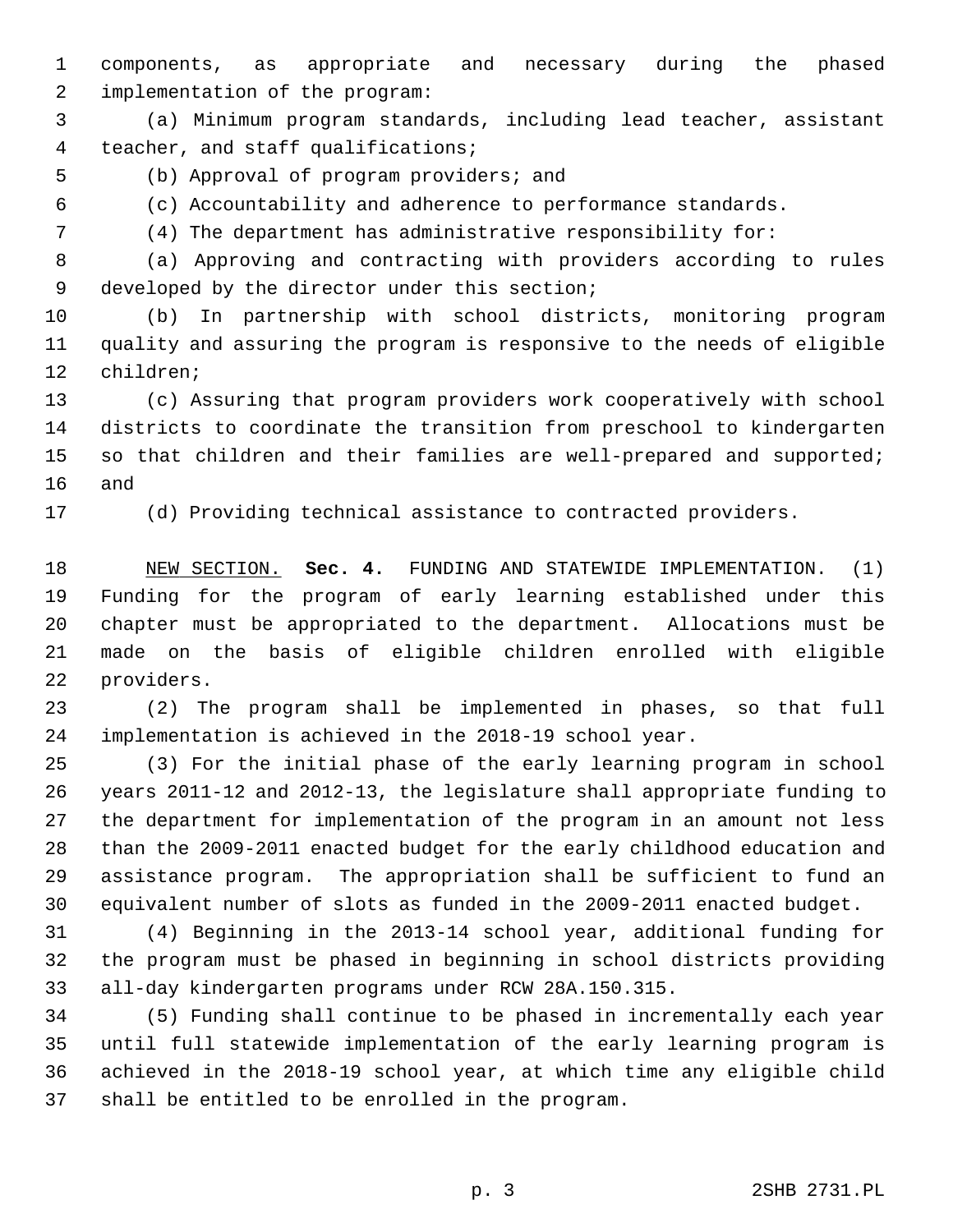1 (6) The department and the office of financial management shall 2 annually review the caseload forecasts for the program and, beginning 3 December 1, 2012, and annually thereafter, report to the governor and 4 the appropriate committees of the legislature with recommendations for 5 phasing in additional funding necessary to achieve statewide 6 implementation in the 2018-19 school year.

 7 (7) School districts and approved community-based early learning 8 providers may contract with the department to provide services under 9 the program. The department shall collaborate with school districts, 10 community-based providers, and educational service districts to promote 11 an adequate supply of approved providers.

12 NEW SECTION. **Sec. 5.** A new section is added to chapter 28A.320 13 RCW to read as follows:

14 For the program of early learning established in section 3 of this 15 act, school districts:

16 (1) Shall work cooperatively with program providers to coordinate 17 the transition from preschool to kindergarten so that children and 18 their families are well-prepared and supported; and

19 (2) May contract with the department of early learning to deliver 20 services under the program.

21 **Sec. 6.** RCW 43.215.020 and 2007 c 394 s 5 are each amended to read 22 as follows:

23 (1) The department of early learning is created as an executive 24 branch agency. The department is vested with all powers and duties 25 transferred to it under this chapter and such other powers and duties 26 as may be authorized by law.

27 (2) The primary duties of the department are to implement state 28 early learning policy and to coordinate, consolidate, and integrate 29 child care and early learning programs in order to administer programs 30 and funding as efficiently as possible. The department's duties 31 include, but are not limited to, the following:

32 (a) To support both public and private sectors toward a 33 comprehensive and collaborative system of early learning that serves 34 parents, children, and providers and to encourage best practices in 35 child care and early learning programs;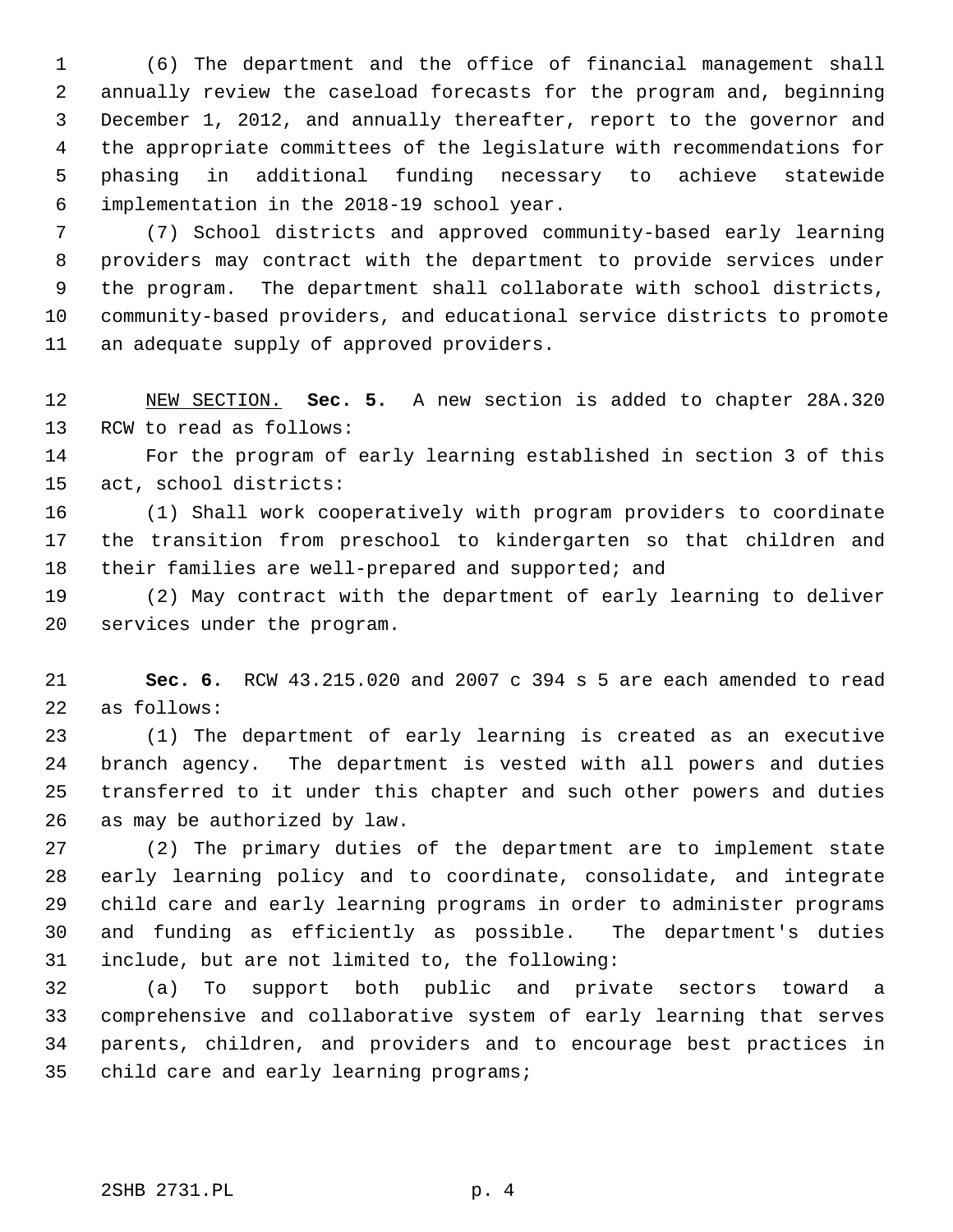1 (b) To make early learning resources available to parents and 2 caregivers;

 3 (c) To carry out activities, including providing clear and easily 4 accessible information about quality and improving the quality of early 5 learning opportunities for young children, in cooperation with the 6 nongovernmental private-public partnership;

7 (d) To administer child care and early learning programs;

 8 (e) To standardize internal financial audits, oversight visits, 9 performance benchmarks, and licensing criteria, so that programs can 10 function in an integrated fashion;

11 (f) To support the implementation of the nongovernmental private-12 public partnership and cooperate with that partnership in pursuing its 13 goals including providing data and support necessary for the successful 14 work of the partnership;

15 (g) To work cooperatively and in coordination with the early 16 learning council;

17 (h) To collaborate with the K-12 school system at the state and 18 local levels to ensure appropriate connections and smooth transitions 19 between early learning and K-12 programs; ((and))

20 (i) To develop and adopt rules for administration of the program of 21 early learning established in section 3 of this act; and

22 (j) Upon the development of an early learning information system, 23 to make available to parents timely inspection and licensing action 24 information through the internet and other means.

25 (3) The department's programs shall be designed in a way that 26 respects and preserves the ability of parents and legal guardians to 27 direct the education, development, and upbringing of their children. 28 The department shall include parents and legal guardians in the 29 development of policies and program decisions affecting their children.

30 **Sec. 7.** RCW 43.215.405 and 2006 c 265 s 210 are each amended to 31 read as follows:

32 Unless the context clearly requires otherwise, the definitions in 33 this section apply throughout RCW 43.215.400 through 43.215.450 and 34 43.215.900 through 43.215.903.

35 (1) "Advisory committee" means the advisory committee under RCW 36 43.215.420.

37 (2) "Department" means the department of early learning.